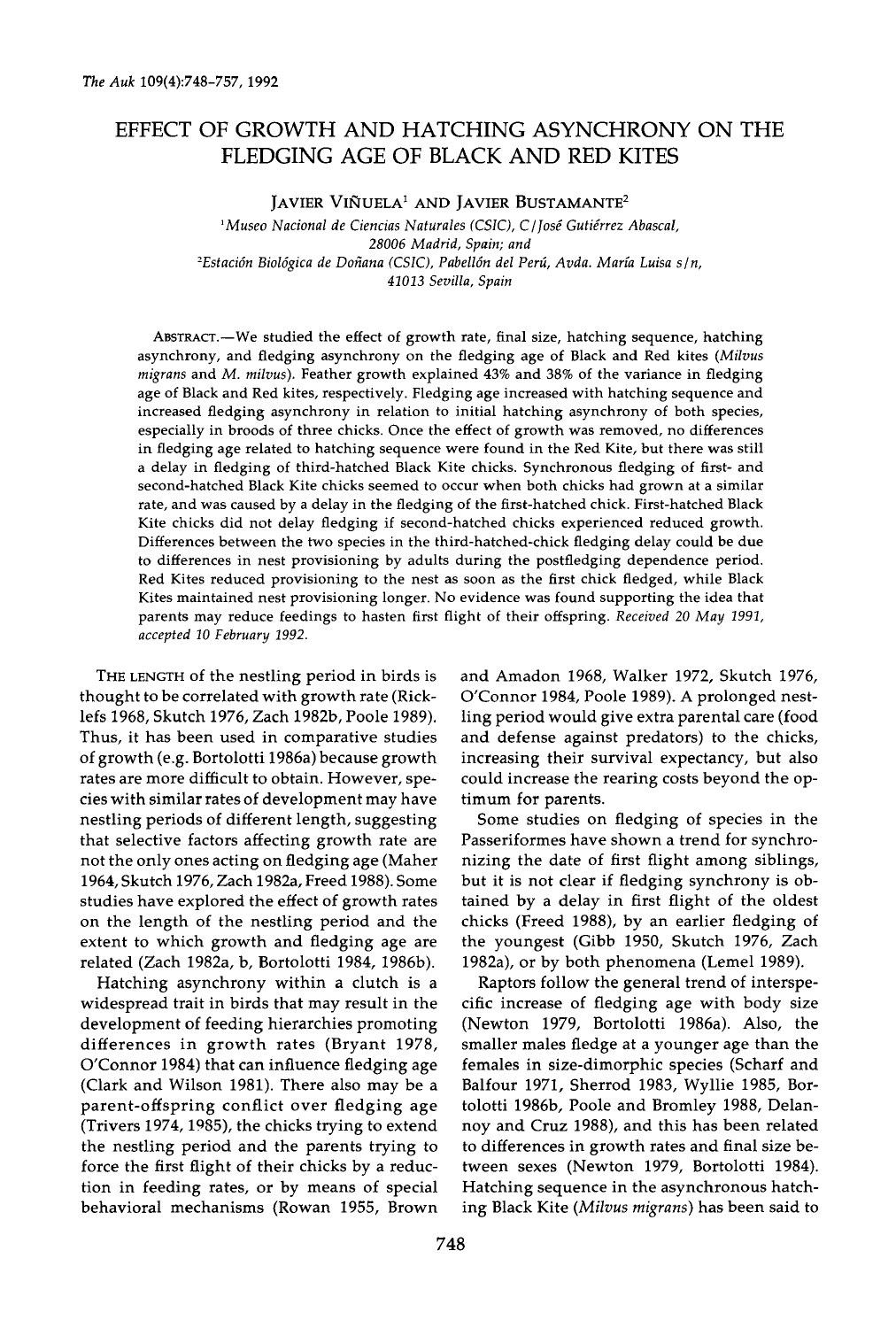**affect fledging age (Bustamante and Hiraldo 1989) following the observed differences in growth rates related to hatching sequence (Hiraldo et al. 1990).** 

**In the present study, we address the following questions: (1) To what extent do differences in hatching asynchrony and growth among individuals explain observed differences in length of the nestling period in the Black Kite and the Red Kite (M. milvus)? (2) Are other factors independent of growth affecting fledging age? (3) Do siblings synchronize fledging? (4) Can the parent's behavior affect the age of first flight of their offspring?** 

## **STUDY AREA AND METHODS**

**Research was carried out in southwestern Spain at**  Doñana National Park (37°00'N, 6°30'W), where the **two species coexist. The three main habitats in the area are: "marisma," or seasonally drying marshland; Mediterranean scrubland with scattered cork oaks (Quercus suber); and coastal sand dunes with stone pine (Pinus pinea) stands. For more detailed descriptions of the area, see Valverde (1958, 1960), Allier et al. (1974) and Rogers and Myers (1980). Both species nest in trees in the Mediterranean scrubland and coastal sand dunes, but most nests are found close to the marisma. Red Kites were studied during 1987 and 1988 in the Dofiana Biological Reserve (west of the park) and Black Kites during 1988 and 1989 in "Matas Gordas" (north of the park); the areas are physiographically similar, but differ in relative breeding densities of both species.** 

**We studied 10 one-chick, 5 two-chick, and 5 threechick broods of Red Kites, and 33 one-chick, 25 twochick, and 6 three-chick broods of Black Kites. We considered only those nests where at least one chick survived until fledging. Fledging age was not known for two second-hatched Black Kite chicks in broods of two chicks and were excluded from the analysis. There was high mortality in the first two weeks of the nestling period, so we considered brood size when chicks were 15 days old. All nests were found during or before laying, and were visited daily when hatching was expected, so that exact hatching date and sequence were known for each chick.** 

**Chicks were marked shortly after hatching with indelible color ink, banded with metal bands and individually numbered plastic bands when they were about 25 days old, and marked with different combinations of Saflag colored wing tags (Kochert et al. 1983) when about 30 days old. Individual chicks could be recognized at all times during the nestling period and from a distance during and after fledging.** 

**After hatching, nests were visited every four to six days, and all nestlings were measured. Body mass was measured in grams with Pesola balances with an error** 

**of less than 1%, tarsus length with Vernier callipers to the nearest 0.1 mm, and seventh-primary length flattened with a ruler to the nearest millimeter.**  Growth-rate constants  $K$  for weight  $(K_w)$  and tarsus  $(K<sub>i</sub>)$  and asymptotes  $(A<sub>w</sub>$  and  $A<sub>i</sub>)$  were estimated for **each individual fitting the data to a logistic curve following Ricklefs (1967). Data for seventh-primary length were fitted to a least-squares linear regression for each individual. Growth of flight feathers is not finished when the chicks fledge; therefore, a linear model affords a better adjustment, as has been shown for other species of birds (Haftorn 1978, Richter 1983) and also for kites (Hiraldo et al. 1990). The intercept of the regression line was assumed to be the age at**  which the feather started growing  $(S_i)$ , the slope equivalent to the feather growth rate  $(K<sub>i</sub>)$ , and we also estimated the feather length at fledging  $(L_i)$ .

**Nests were visited daily once the oldest chick of a brood was 45 days in the Red Kite and 40 days in the Black Kite. We made these daily visits until all the chicks of the brood had fledged; fledging date and age for each individual were recorded. The observer approached the nest tree at its base and recorded whether any chicks flew from the nest or remained perched on it or nearby branches. If chicks were not at the nest, the observer inspected the trees near the nest for 10 to 20 min and tried to locate chicks perched or flying in the vicinity. Fledging date for an individual was the first day that: (1) it was observed to fly when the observer approached the nest tree or was observed flying during the visit; (2) it was not located on the nest or nest tree, and was found alive in subsequent visits; or (3) it was on a perch that the chick could not have reached without flying from the nest. It did not seem that observer interference hastened first flights, as fledging ages obtained by this method did not differ from those obtained monitoring other kite nests from a distance from dawn to dusk every two to three days (Bustamante 1990).** 

**Hatching asynchrony (HA) for second-hatched chicks was defined as the number of days between hatching of the first and second chicks in the brood. We considered HA for third-hatched chicks to be the number of days between hatching of the first and third chick in the brood. Fledging asynchrony (FA) was the number of days between the fledging of firstand second-hatched chicks, and between first- and third-hatched chicks. In those cases when secondhatched chicks flew earlier than the first-hatched sibling, a negative value of fledging asynchrony was obtained.** 

**To determine whether adults could reduce food provisioning to the nest to hasten first flight, we recorded for 13 other pairs of Black Kites the food remains found in the nest every one to two days, from the time the eldest chick was 35 days old--13 days before average fledging age according to previous**  estimates (Bustamante and Hiraldo 1989)-until it **fledged. For each visit we recorded the number of**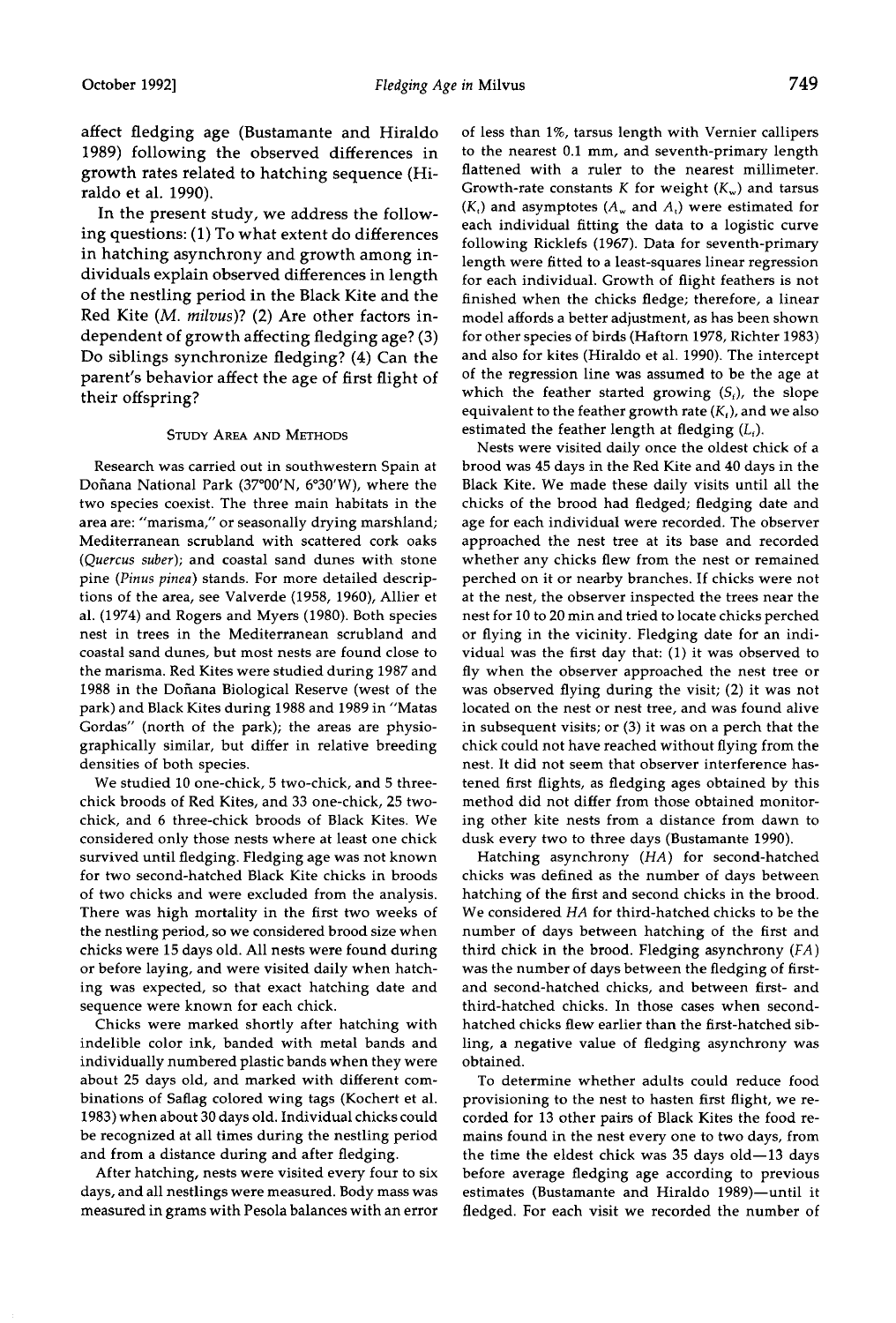

**Fig. 1. Frequency distribution of hatching and fledging asynchronies of second- and third-hatched chicks in Black and Red kites. Black bars represent number of second-hatched chicks and white bars number of third-hatched chicks.** 

**new prey items at the nest and estimated their biomass. Data from each nest were correlated with chick age to detect trends in numbers of prey and biomass brought to the nest. We also estimated average number of prey per chick-day, and average biomass per chick-day brought to each nest, and correlated it with fledging age of the eldest chick.** 

## **RESULTS**

**We did not find any difference between years**  in fledging age in the Black Kite  $(t = 0.680, df)$  $= 97, P = 0.498$  or the Red Kite ( $t = 0.969$ , df  $=$  33,  $P = 0.340$ ), so years were pooled for all **analyses. In Black Kites, hatching was asyn**chronous for  $72.4\%$  of second-hatched ( $n = 29$ ) and all third-hatched  $(n = 6)$  chicks. Fledging **was asynchronous for 70% of second-hatched and all third-hatched chicks (Fig. 1A). In second-hatched chicks, the median increase in**  **fledging asynchrony (FA-HA) was 1 day (range**   $-5$  to 13 days,  $n = 29$ ; however, differences **between FA and HA were not statistically sig**nificant (median  $HA = 1$  day, median  $FA = 1$ day,  $n = 29$ ; Wilcoxon signed rank test  $Z = 1.56$ , **P = 0.12). In third-hatched chicks, fledging asynchrony was always greater than hatching asynchrony (median HA = 3.5 days, median FA = 13 days, n = 6; Z = 2.09, P = 0.036) and the median increase in FA was 9 days. HA and FA were not significantly correlated in Black Kites (Spearman rank correlation; second-hatched**  chicks,  $r_s = -0.4$ ,  $P = 0.83$ ; third-hatched chicks,  $r_s = -0.094$ ,  $P = 0.82$ ).

**In Red Kites, hatching was asynchronous for 90% of second-hatched (n = 10) and all thirdhatched (n = 5) chicks. Fledging was asynchronous for 50% of second-hatched and 80% of third-hatched chicks (Fig. lB). FA in secondhatched chicks was not greater than the initial HA (median FA-HA was 0 days). FA tended to increase in relation to HA in third-hatched chicks (median increase in FA was 8 days), but**  it was not significant  $(Z = 1.62, P = 0.11)$ . *HA* **and FA were not significantly correlated in Red**  Kites (second-hatched chicks,  $r_s = 0.43$ ,  $P = 0.19$ ; third-hatched chicks,  $r_s = 0.43$ ,  $P = 0.19$ ).

**Fledging age was affected by hatching sequence in Black Kites (Table 1); third-hatched chicks fledged at a significantly older age than their first- and second-hatched siblings (Tukey range test, P < 0.05). Differences in fledging age were not significant in Red Kites (Table 1), although third-hatched chicks also fledged at an older age than their first- and second-hatched siblings. Chicks of single broods in both species do not differ significantly from first-hatched chicks of multiple broods.** 

**Fledging age could be affected by sex, as has been found in other species of raptors. Black and Red kites show only slight reversed sexual size dimorphism (Cramp and Simmons 1980). As a result, nestlings cannot be sexed accurately. As the effect of sex on fledging age corresponds with differences in size between males and females (Bortolotti 1984, 1986b), we used the estimated mass and tarsus asymptotes for**  each individual  $(A_m$  and  $A_t$ ) to test for differences in fledging age related to sex. Neither  $A_m$ or A<sub>t</sub> had a significant effect on fledging age of **either species (Table 2). As indicated by the negative correlation coefficients, neither in the Black Kite nor in the Red Kite did bigger individuals tend to fledge at older ages.**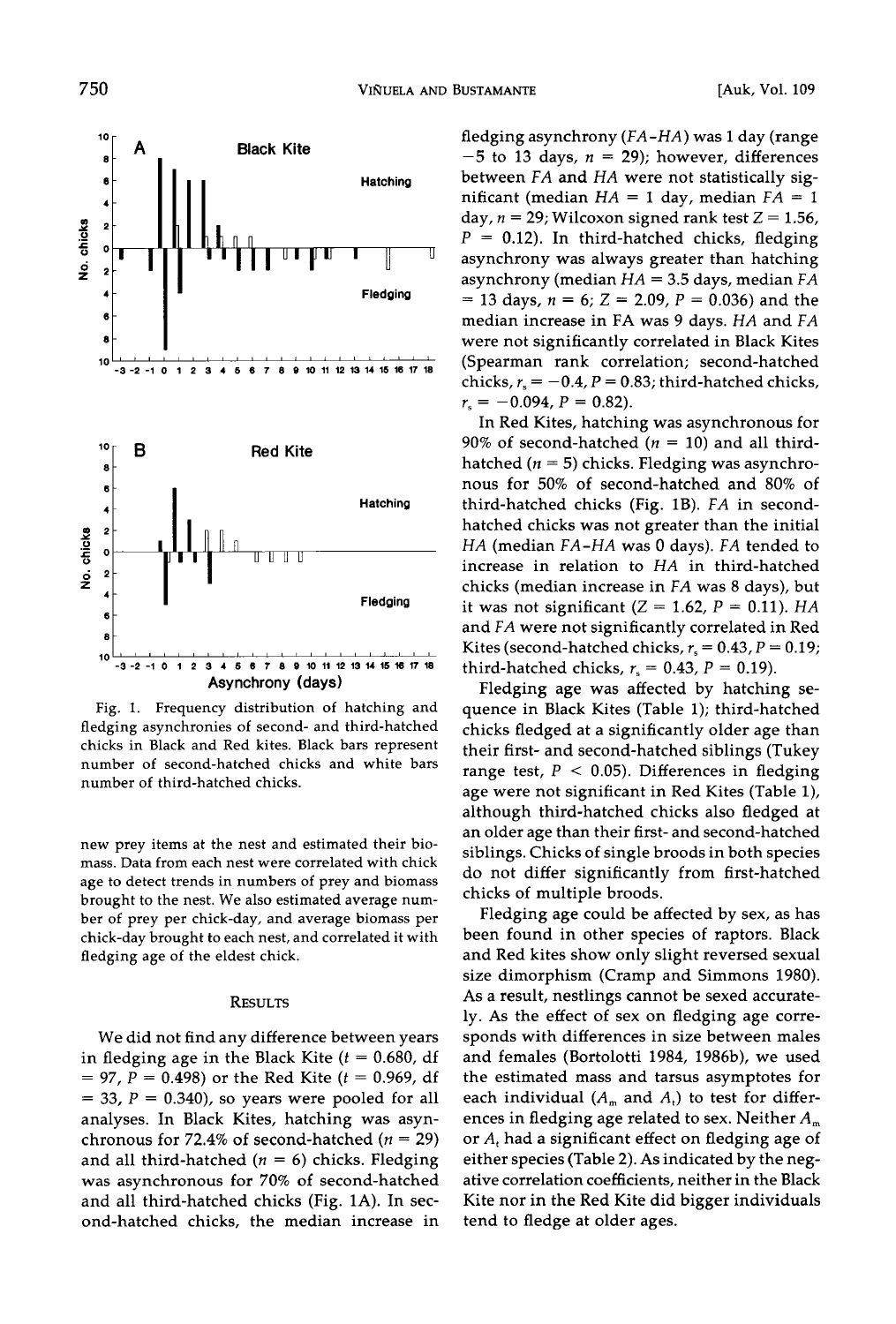|                   | Multiple-brood chicks   |                         |                    |                         |              |        |  |  |  |
|-------------------|-------------------------|-------------------------|--------------------|-------------------------|--------------|--------|--|--|--|
|                   | Single-brood            | First-                  | Second-            | Third-                  | <b>ANOVA</b> |        |  |  |  |
|                   | chicks                  | hatched                 | hatched            | hatched                 |              | P      |  |  |  |
| <b>Black Kite</b> |                         |                         |                    |                         |              |        |  |  |  |
| $\boldsymbol{n}$  | 33                      | 31                      | 29                 | 6                       |              |        |  |  |  |
| Fledging age      | $46.9^{\circ} \pm 0.74$ | $47.6^{\circ} \pm 0.69$ | $49.2^* + 0.79$    | $54.2^{\circ} \pm 2.12$ | 5.99         | 0.0009 |  |  |  |
| K,                | $7.01^{ab} \pm 0.09$    | $7.09^{\circ} \pm 0.07$ | $6.71bc \pm 0.08$  | $6.37^{\circ} \pm 0.17$ | 5.99         | 0.0008 |  |  |  |
|                   |                         |                         | <b>Red Kite</b>    |                         |              |        |  |  |  |
| n                 | 10                      | 10                      | 10                 | 5                       |              |        |  |  |  |
| Fledging age      | $\pm 2.67$<br>56.4      | 55.5 $\pm$ 2.38         | ±1.48<br>54.4      | $58.0 \pm 1.87$         | 0.35         | 0.79   |  |  |  |
| K,                | 7.22<br>$\pm$ 0.26      | $7.09 \pm 0.11$         | $\pm$ 0.22<br>7.02 | $\pm 0.36$<br>7.21      | 0.18         | 0.91   |  |  |  |

**TABLE 1.** Fledging age and seventh-primary growth rate  $(K<sub>i</sub>)$  in relation to hatching sequence in Black and Red kites ( $\bar{x} \pm SD$ ). Means with same superscript are not significantly different.

**We used stepwise multiple regression analysis (James and McCulloch, 1990), considering**  as predictors the growth variables  $K_m$ ,  $K_t$ ,  $K_t$ ,  $S_t$ , **Am and At to study whether growth and/or size influenced fledging age. For both species, the best regression model was the one including the two variables related to primary feather growth, K• and S•, explaining 43% of the variance in fledging age in the Black Kite and 38% in the Red Kite (Table 3). No other growth variable explained a significant portion of the re**maining variance. Even though  $K_t$  and  $S_t$  were **obtained from the least-squares regression line adjusted to seventh-primary measures for each individual, these variables were not correlated (Black Kite, r = -0.188, n = 99, P = 0.07; Red**  Kite,  $r = 0.071$ ,  $n = 35$ ,  $P = 0.68$ ).

**Red Kites seem to be more variable than Black Kites in growth rates and fledging age. For all variables studied, coefficients of variation were**  14 to 32% higher in the Red Kites, although  $A<sub>m</sub>$ **was an exception, being more variable in Black Kites (Table 4). This greater variability for Red Kites was the case, whether we considered only first-hatched chicks or chicks hatched the same year (1988). Growth rates of seventh primary, K•, varied with hatching sequence in Black Kites (Table 1). First-hatched chicks of multiple broods had faster growth of primaries than secondhatched chicks, which had higher growth rates than third-hatched chicks (Tukey range test, P < 0.05). Single-brood chicks had faster feather growth than third-hatched chicks, but did not differ from first- and second-hatched chicks. We did not find this to be the case in Red Kites (Table 1).** 

**The residuals of the multiple regression of**  fledging age on  $K_f$  and  $S_f$  were significantly dif**ferent among hatching order classes for Black**  Kites ( $F = 4.25$ , df = 3 and 98,  $P = 0.007$ ), but not for Red Kites ( $F = 0.83$ , df = 3 and 34,  $P =$  $0.48$ ; Fig. 2). Also  $L<sub>i</sub>$  varied significantly with hatching order in Black Kites  $(F = 4.5, df = 3)$ and 98,  $P = 0.005$ ), but differences could not be detected in Red Kites  $(F = 1.06, df = 3$  and 34,  $P = 0.38$ ; Fig. 3). In both species second-hatched **chicks tended to fledge at a younger age than that predicted by feather growth, relative to their first-hatched siblings (Fig. 2). Also, the predicted L• of second-hatched chicks was slightly shorter than in first-hatched chicks, although differences were not significant (Fig. 3). Single-brood chicks of Black Kites fledged with primaries that were shorter than those of firsthatched chicks of multiple broods (Tukey range test, P < 0.05; Fig. 3), and the fledging age was slightly lower than predicted by feather growth (Fig. 2). Results for third-hatched Red Kite chicks were similar to those for second-hatched chicks. They fledged at a slightly younger age than that predicted by feather growth (Fig. 2) and with slightly shorter feathers (Fig. 3) than their first-**

**TABLE 2. ANOVA of linear-regression models for fledging age on tarsus and mass asymptotes (A, and Am) to detect possible effects of fledgling final size in Black and Red kites (r = Pearson product-moment correlation coefficient).** 

| Variable              | R <sup>2</sup> | r        |      | р    |  |  |  |
|-----------------------|----------------|----------|------|------|--|--|--|
| Black Kite $(n = 99)$ |                |          |      |      |  |  |  |
| A,                    | 0.044          | $-0.21$  | 4.50 | 0.04 |  |  |  |
| $A_{-}$               | 0.028          | $-0.17$  | 2.80 | 0.09 |  |  |  |
| Red Kite $(n = 35)$   |                |          |      |      |  |  |  |
| $A_{\rm t}$           | 0.008          | 0.09     | 0.27 | 0.61 |  |  |  |
|                       | 0.024          | $-0.156$ | 0.82 | 0.37 |  |  |  |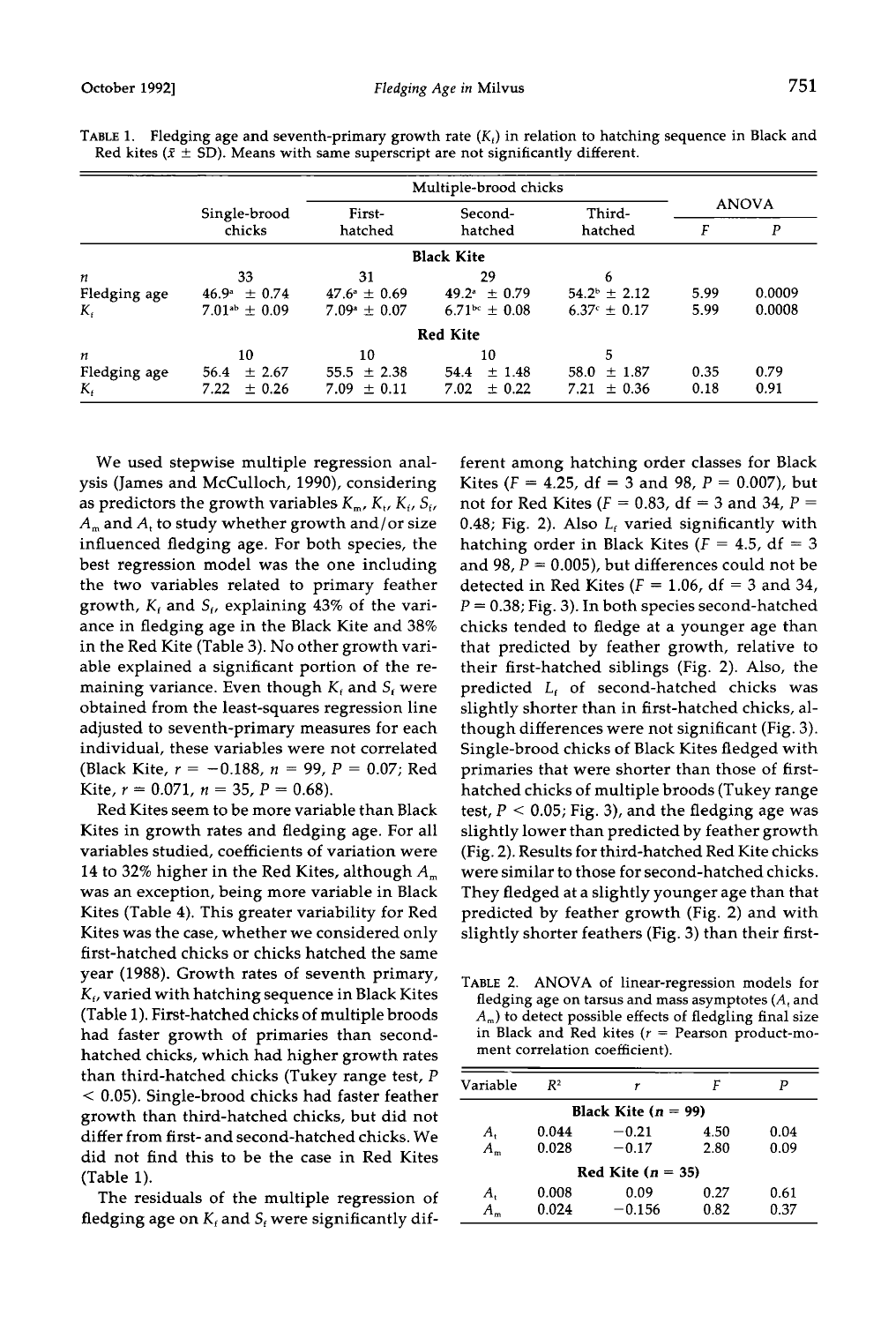|                | Coefficient | Student-t | P                 |       | P        |
|----------------|-------------|-----------|-------------------|-------|----------|
|                |             |           | <b>Black Kite</b> |       |          |
| Constant       | 65.77       | 12.17     | < 0.0001          |       |          |
| $K_{\rm f}$    | $-4.03$     | $-5.99$   | < 0.0001          | 50.38 | < 0.0001 |
| $S_{\epsilon}$ | 0.79        | 5.16      | < 0.0001          | 26.69 | < 0.0001 |
| Model          |             |           |                   | 38.53 | < 0.0001 |
|                |             |           | <b>Red Kite</b>   |       |          |
| Constant       | 76.74       | 7.38      | < 0.0001          |       |          |
| $K_i$          | $-4.96$     | $-3.63$   | 0.001             | 11.53 | 0.002    |
| $S_i$          | 0.95        | 3.41      | 0.002             | 11.65 | 0.002    |
| Model          |             |           |                   | 11.59 | 0.0002   |

**TABLE 3. Best multiple-regression model for fledging age on growth variables in Black and Red kites. Seventh**primary growth rate  $(K_t)$  and age of emergence  $(S_t)$  were best predictors in both species.

**hatched siblings. The pattern of third-hatched Black Kite chicks seemed to be different. They flew for the first time at an age older than that predicted by feather development (Fig. 2) and with longer seventh-primary feathers (Fig. 3) than was the case for first- and second-hatched Black Kite chicks, although, probably due to the small sample size, these differences were not significant (Tukey range test).** 

**To explore how synchronous fledging could be attained by second-hatched Black Kite chicks, we divided the sample of multiple broods in two halves: those in which fledging of secondhatched chick was synchronous (FA < 2 days); and those in which it was asynchronous (FA > 2 days). There were no cases of two days of fledging asynchrony, and the median of fledging asynchrony frequency distribution was one day (Fig. 1A). Also, two days was the midpoint between the two groups of fledging asynchronies observed in the frequency distribution (see Fig. 1A). Feather growth rates were similar for first-hatched chicks in both kinds of broods and for second-hatched chicks of synchronous fledging broods, but they were significantly**  **lower in second-hatched chicks of asynchro**nous fledging broods (Fig.  $4C$ ;  $F = 7.24$ ,  $df = 3$ and  $57$ ,  $P = 0.0004$ ; Tukey range test). First**hatched chicks in synchronous broods fledged at an age older than predicted by feather growth**  (residuals of regression on  $K_f$  and  $S_f$  were sig**nificantly greater) and with longer primaries than first-hatched chicks in asynchronous fledging broods (ANOVA of residuals, F = 4.59,**   $df = 3$  and 57,  $P = 0.006$ ; ANOVA of  $L_f$ ,  $F =$ **4.14, df = 3 and 57, P = 0.01, Tukey range test; Fig. 4A and 4B). There were no significant differences in the residuals or in L• among secondhatched chicks in both kinds of broods and firsthatched chicks in asynchronous broods.** 

**There was not a clear reduction in food brought to the nest before the first flight of the oldest chick in the Black Kite. In only 7 of 13 Black Kite nests in which food was monitored did biomass brought to the nest decrease slightly before the first flight of the oldest chick; the proportion of nests decreasing was not significantly greater than the proportion increasing**   $(X^2 = 0.39, df = 1, P = 0.84; Table 5)$ . For the **seven nests in which food was reduced, fledg-**

TABLE 4. Mean, standard deviation (SD) and coefficient of variation (CV) of growth variables in Black and **Red kites.** 

|                     | Black Kite ( $n = 99$ ) |       | Red Kite $(n = 35)$ |       |  |
|---------------------|-------------------------|-------|---------------------|-------|--|
|                     | $\bar{x} \pm SD$        | CV    | $\bar{x} \pm SD$    | CV    |  |
| Fledging age (days) | $48.2 \pm 4.5$          | 9.3%  | $55.8 \pm 6.6$      | 11.8% |  |
| $S_t$ (days)        | $13.0 \pm 2.3$          | 17.5% | $15.1 \pm 3.2$      | 21.0% |  |
| K,                  | $6.91 \pm 0.52$         | 7.5%  | $7.13 \pm 0.65$     | 9.1%  |  |
| $L_f$ (mm)          | $242.9 \pm 23.9$        | 9.9%  | $287.8 \pm 33.1$    | 11.5% |  |
| K,                  | $0.139 \pm 0.022$       | 16.1% | $0.124 \pm 0.026$   | 21.3% |  |
| $A$ , (mm)          | $58.5 \pm 2.6$          | 4.4%  | $57.6 \pm 3.2$      | 5.6%  |  |
| $K_{m}$             | $0.167 \pm 0.028$       | 16.8% | $0.154 \pm 0.032$   | 20.8% |  |
| $A_m$ (g)           | $778.6 \pm 106.4$       | 13.7% | $953.1 \pm 104.3$   | 10.9% |  |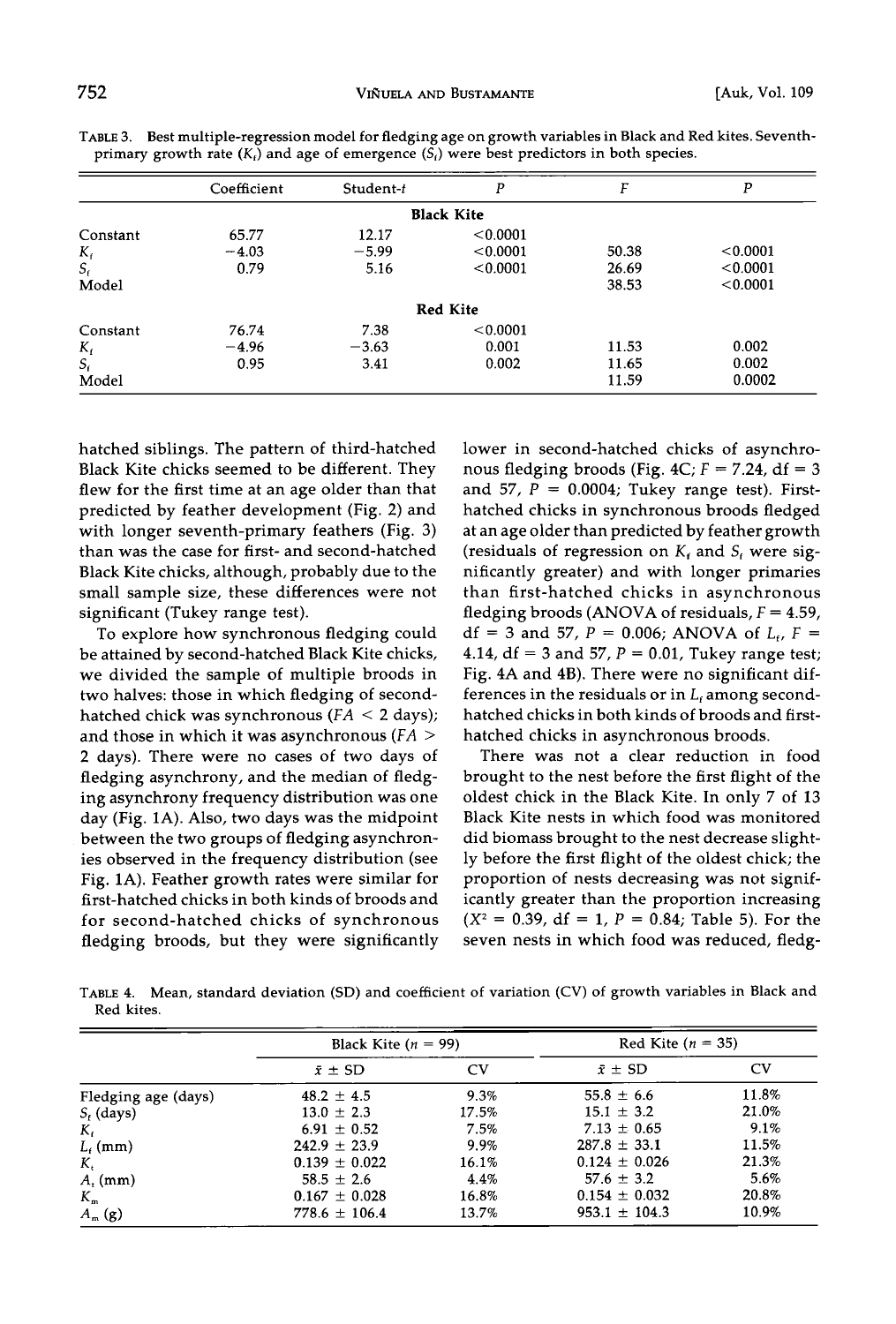

Fig. 2. Means  $\pm$  95% confidence intervals of residuals of multiple regression of fledging age on  $K_t$ and S<sub>t</sub> in relation to hatching sequence in Black and **Red kites. For the Black Kite, means with same letters not significantly different (Tukey range test, P < 0.05).** 

**ing age was not significantly less than that of**  the remaining six nests  $(t = 1.29, P = 0.224)$ . We **did not find a significant positive correlation between fledging age and prey biomass per chick-day brought to the nest before fledging**   $(r_s = 0.04, n = 13, P = 0.90)$ , or with the number of prey per chick-day ( $r_s = 0.48$ ,  $n = 13$ ,  $P =$ **0.09).** 

### **DISCUSSION**

**In the few instances when hatching and fledging asynchrony both have been recorded for the same broods, either similar asynchrony (Oilbird, Steatornis caripensis, Snow 1961 in Skutch 1976; European Bee-eater, Merops apiaster, Lessells and Avery 1989) or reduced asynchrony at fledging (Common Tern, Sterna hirundo, Le Croy and Le Croy 1974; Tree Swallow, Iridoprocne bicolor, Zach 1982a; House Wren, Troglodytes ae-**



Fig. 3. Means  $\pm$  95% confidence intervals of the **seventh-primary length at tledging in relation to hatching sequence in Black and Red kites. For the Black Kite, means with same letter not significantly different (Tukey range test, P < 0.05).** 

**don, Freed 1988) has been found. Detailed data on raptors are lacking, but information on hatching and fledging asynchrony in the Peregrine Falcon (Falco peregrinus) and Sparrowhawk (Accipiter nisus) suggest that hatching asynchrony usually is maintained or reduced at fledging (Ratcliffe 1980, Newton 1986). The increase in fledging asynchrony in relation to initial hatching asynchrony in third-hatched kite chicks is the first clearly recorded case of increased asynchrony at fledging. We did not find a significant correlation between hatching and fledging asynchronies. The frequency distribution of fledging asynchrony among secondhatched chicks of both kites (Fig. 1) shows that in some broods initial hatching asynchrony is reduced, while in others it is greatly increased.** 

**Sex, as related to final body size, does not seem to have a significant effect on fledging age in Black and Red kites, at least in the way pre-**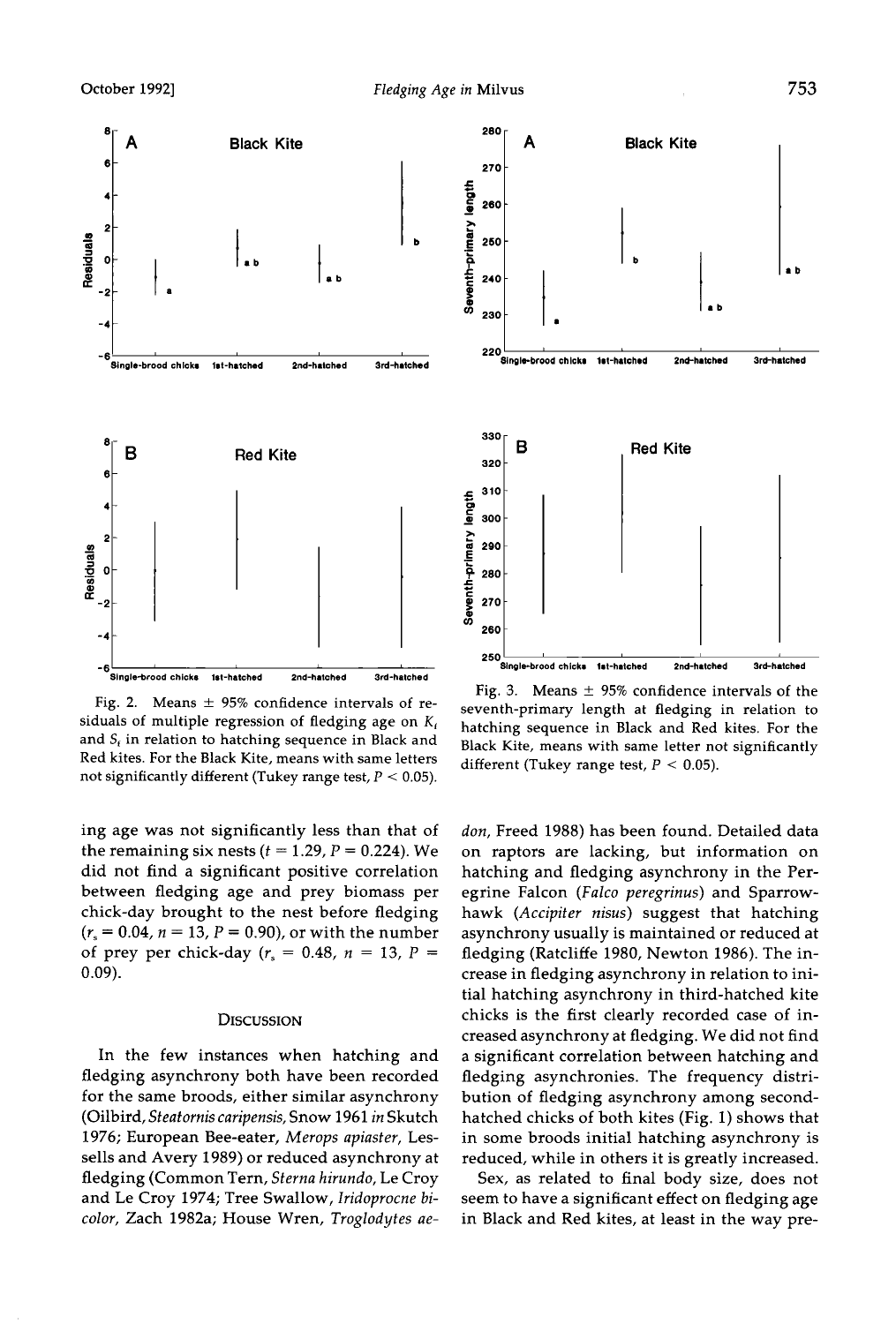

Fig. 4.  $Means \pm 95\%$  confidence intervals of  $(A)$ residuals of multiple regression of fledging age on  $K_f$ **and S,, (B) seventh-primary length at fledging, and**  (C) feather growth rate  $(K_i)$  in relation to hatching **sequence and fledging asynchrony in Black Kites. The 1S and 2S are first- and second-hatched chicks of synchronous fledging broods, and 1A and 2A are firstand second-hatched chicks of asynchronous fledging broods. Means with same letter not significantly dif**ferent (Tukey range test,  $P < 0.05$ ).

**dicted by previous work. We found a weak tendency in the Black Kite for birds with greater final size fledging at lower ages, a result op**posite to that found previously (greater females **fledging later than smaller males). However, this result could be more a consequence of the relationship between growth and fledging age**   $(A_t$  and  $A_m$  were positively correlated with  $K_t$ , **see below), than a reflection of sex-related fledging ages, especially taking into account that both species are only slightly dimorphic.** 

**Growth, a highly variable trait in kites (Veiga and Hiraldo 1990, Hiraldo et al. 1990), is an important factor in determining fledging age. Variations in growth rate seem to explain better than hatching asynchrony variations in fledging age of both species. The initial size asymmetries created by hatching asynchrony may be increased or reduced during the nestling period (Vifiuela tmpubl. data), and this would explain why growth is a more important factor on fledging age, and why hatching asynchrony can be either increased or decreased at fledging. Variables introduced in the regression model for fledging age summarize growth in the first part**   $(S_f)$  and second part  $(K_f)$  of the nestling period, **and no other growth variable explains a significant part of the remaining variance. Once the effect of growth on fledging age is statisti**cally removed, some of the unexplained vari**ance of the model is explained in Black Kites by hatching sequence and fledging asynchrony.** 

**In Black Kites, synchronization of the secondhatched chick with its older sibling at fledging, whenever it happens, is the result of a slight delay in the fledging of the first-hatched chick. Figure 4 shows second-hatched chicks that synchronize fledging with their older siblings have grown both at a similar fast rate, and the older sibling tends to delay fledging. Asynchronously fledging second-hatched chicks grow slower than their first-hatched siblings, and the latter do not delay fledging. Our results on growth agree with those of Hiraldo et al. (1990), who found that growth of first-hatched chicks in Black Kites shows little variation, while growth of second-hatched birds can be as fast-as firsthatched, or as slow as third-hatched chicks.** 

**It could be that the first-hatched chicks are able to modify their fledging date based on the condition of their yotmger siblings. Behavior of younger siblings could serve as an indicator of condition to their older sibling. The frequently executed behaviors of wing flapping and jumping vertically at the nest (Brown and Amadon 1968) develop when the chick is healthy and in an advanced stage of feather growth. Perhaps, this could stimulate the synchronized fledging of siblings. On the contrary,**  if the older sibling is ready to fly, but its youn**ger sibling has not developed these behaviors, first flight might not be delayed.**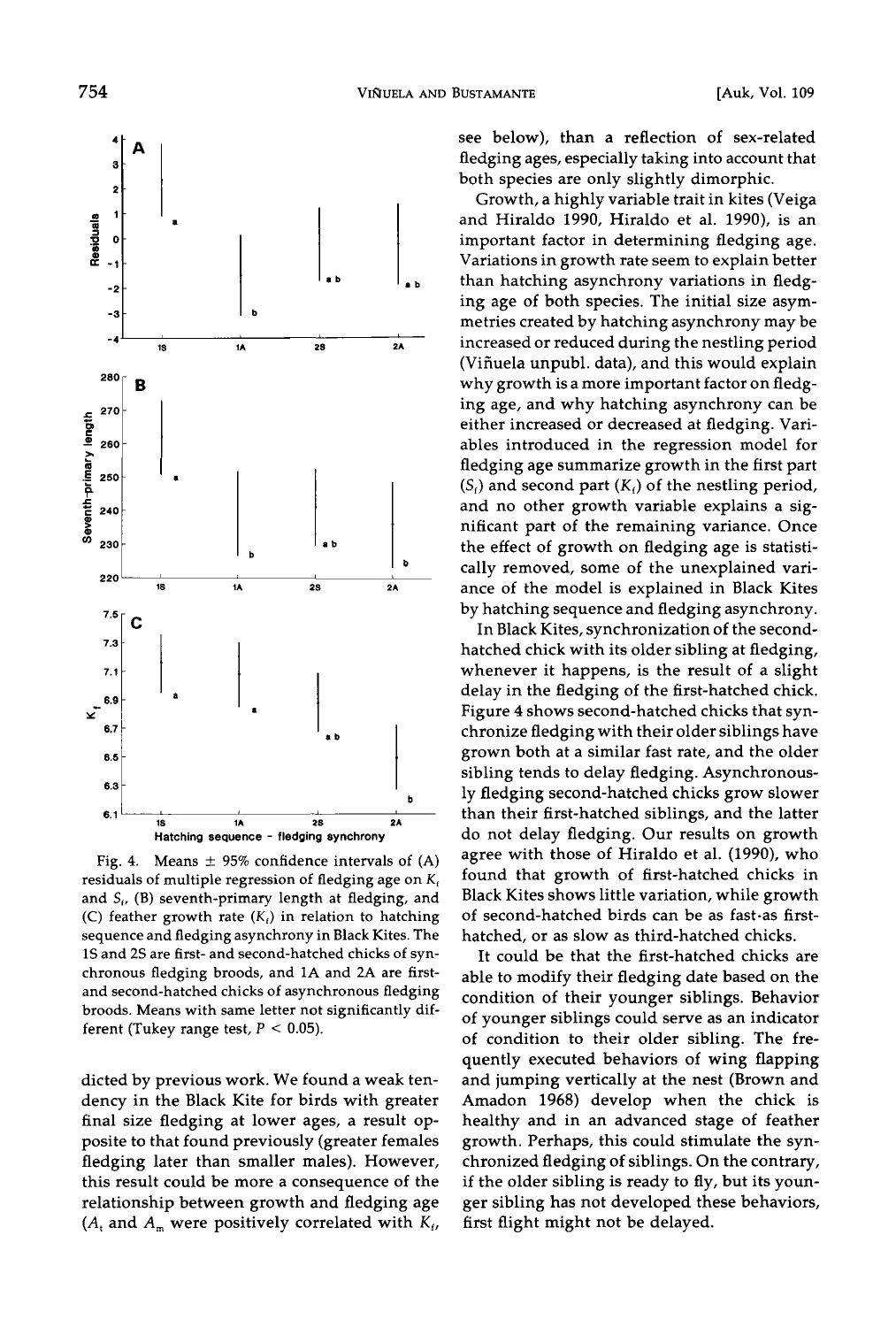| No.<br>siblings | No.<br>visits | No. prey        | Biomass $(g)$ |         | Fledging<br>age <sup>a</sup> |
|-----------------|---------------|-----------------|---------------|---------|------------------------------|
|                 | 4             | $1.75 \pm 1.26$ | $280 \pm 271$ | 0.81    | 44                           |
|                 | 6             | $3.33 \pm 1.21$ | $737 \pm 238$ | 0.44    | 48                           |
|                 | 12            | $1.5 + 1.09$    | $164 \pm 132$ | 0.11    | 47                           |
|                 | 12            | $4.92 \pm 4.19$ | $381 \pm 325$ | $-0.73$ | 51                           |
|                 | 9             | $1.0 \pm 0.7$   | $200 \pm 208$ | $-0.06$ | 44                           |
|                 | 11            | $1.9 \pm 1.2$   | $193 \pm 186$ | 0.04    | 48                           |
|                 | 7             | $1.14 \pm 0.48$ | $185 + 75$    | 0.37    | 50                           |
| $\overline{2}$  | 8             | $1.25 \pm 0.8$  | $123 \pm 121$ | $-0.73$ | 46                           |
| 2               | 12            | $1.45 \pm 1.03$ | $159 + 78$    | $-0.13$ | 46                           |
| $\overline{2}$  | 8             | $1.18 \pm 0.59$ | $232 \pm 187$ | $-0.70$ | 43                           |
| 2               | 14            | $1.89 \pm 1.32$ | $242 \pm 183$ | $-0.29$ | 49                           |
| $\overline{2}$  | 9             | $0.72 \pm 0.51$ | $133 \pm 75$  | $-0.09$ | 44                           |
| 3               | 18            | $1.44 \pm 0.63$ | $127 \pm 67$  | 0.20    | 52                           |
|                 |               |                 |               |         |                              |

TABLE 5. Mean number of prey items per chick and mean biomass of prey per chick (±SD) found at Black **Kite nests at regular visits every one to two days after oldest chick was 35 days old and until it fledged (r = Pearson product-moment correlation coefficient of daily biomass with eldest chick age).** 

**• Fledging age of oldest chick in brood.** 

**What is the advantage obtained by the first chick by delaying fledging? Fledging synchrony has been observed in some passeriforms (Zach 1982a, Freed 1988, Lemel 1989). It has been said that parents reduce their efficiency if they have to feed fledglings and nestlings simultaneously and, if fledglings are favored over nestlings during feedings, this would stimulate fledging synchrony. The senior chick delays its fledging to attain kin-selection-related advantages, or last-hatched chicks advance their fledging, trying to counteract disadvantages imposed by parental feeding behavior (see Freed 1988 and Lemel 1989). In our study, fledging synchrony would not be necessary, since adults continue to bring food mostly to the nest during the postfledging dependence period (Bustamante 1990). Nestlings would be favored over fledglings during feedings, because fledglings progressively spend more and more time away from the nest and adults seldom feed their young away from the nest. Moreover, late in the nestling period, feeding hierarchies are not so clear because size asymmetries among siblings are reduced (Newton 1979, Bortolotti 1986b). Perhaps, by synchronizing fledging, the first chick may prevent the second chick obtaining feeding advantages at the nest.** 

**It seems that first chicks do not delay fledging when growth differences with their younger siblings are too large. Thus, although more research is needed, it is possible that a more delayed first flight is associated with other costs, perhaps related to the need to train flight muscles. Similar arguments relative to feeding hi-** **erarchies may be used; if size differences are substantial, the first chick might maintain its feeding advantages even being outside of the nest and, when the second chick reaches the size of the first chick, the latter could have learned to live more independently from its parents.** 

**We did not find any similar effect for Red Kites, but the sample size for this species was much smaller. This fact, along with the greater variability in the parameters considered for Red Kites, could be masking some relationship with hatching order. However, feather growth does not show variation with hatching order in Red Kites (Table 1), fledging asynchrony is never as large as in Black Kites (Fig. 1), and perhaps Black Kite nestlings have more capacity to reduce growth (Veiga and Hiraldo 1990). Hence, it is possible that such marked size asymmetries do not exist in Red Kites.** 

**Third-hatched chicks of both kites always have slower growth rates (Hiraldo et al. 1990, Veiga and Hiraldo 1990) and, for them, fledging asynchrony was greater than hatching asynchrony (Fig. 1). Red Kite third-hatched chicks fledge at an age closer to that predicted by their feather growth, while Black Kite third-hatched chicks fledge at an older age than that predicted by feather growth and with longer primary feathers. Black Kites continue bringing food to the nest for a long period during the postfledging dependence period and do not seem to reduce the amount of food brought (Bustamante and Hiraldo 1990, Bustamante 1990). The Red Kite reduces quickly the amount of food brought**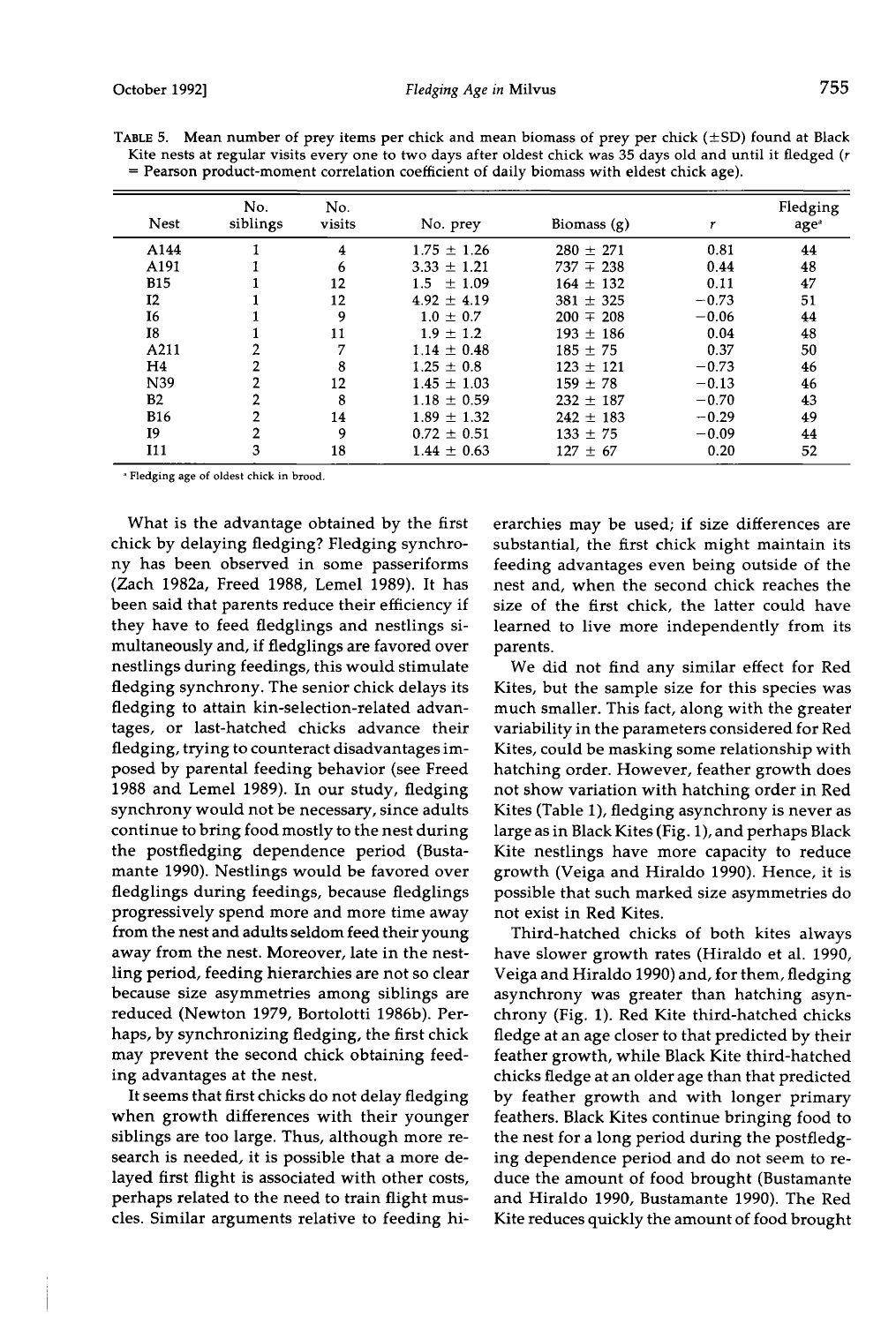**tO the nest during the postfledging dependence period (Bustamante 1990). Under such circumstances, Black Kite third-hatched nestlings probably obtain feeding advantages when their older siblings fledge, and could probably delay fledging (there is no stimulation by siblings and the amount of food they receive is maintained or even increased). On the contrary, in Red Kite nests, feeding improvement is not clear for thirdhatched chicks and, probably, hunger would hasten first flight.** 

**Although Bustamante and Hiraldo (1990) proposed that Black Kites could reduce feedings before fledging to promote the first flight by the young, we have not been able to find a clear reduction in feedings. Sometimes, starving nestlings of Black and Red kites jump or fall**  from the nests before they are able to fly (pers. **observ.). Similar behavior has been observed in other raptors like Lesser Kestrels (Falco naumanni) when feeding conditions are poor (J. Negro and J. Bustamante unpubl. data). Nevertheless, the amount of food brought to the nest at the end of the nestling period has no clear effect on the fledging age in healthy chicks, and a reduction in feeding rates is not a general phenomenon in this species. The food brought to the chicks by Black Kites has a great seasonal**  and daily variation (Veiga and Hiraldo 1990, **Vifiuela unpubl. data), and it is doubtful that only slight variations in feeding frequency could affect fledging ages.** 

#### **ACKNOWLEDGMENTS**

**We thank all of the people who helped us with the**  field work, especially Pablo Cortázar. E. Moreno, J. **P. Veiga, J. C. Alonso and G. R. Bortolotti helped to improve previous drafts of the manuscript. Funding was provided by project 944 CSIC-CAICYT and predoctoral fellowships of the PFPI (Ministerio de Educaci6n y Ciencia) for both authors.** 

### **LITERATURE CITED**

- **ALLIER, C., F. GONZALEZ BERNALDEZ, AND L. RAMIREZ DIAZ. 1974. Mapa eco16gico de la Reserva Bio16**  gica de Doñana. Estación Biológica de Doñana, **Sevilla.**
- **BORTOLOTTI, G.R. 1984. Physical development of nestling Bald Eagles with emphasis on the timing of growth events. Wilson Bull. 96:524-542.**
- BORTOLOTTI, G. R. 1986a. Evolution of growth rates **in eagles: Sibling competition vs. energy considerations. Ecology 67:182-194.**
- BORTOLOTTI, G. R. 1986b. Influence of sibling com-

**petition on nestling sex ratios of sexually dimorphic birds. Am. Nat. 127:495-507.** 

- **BROWN, L., AND D. AMADON. 1968. Eagles, hawks and falcons of the world. Country Life Books, Feltham, Middlesex, England.**
- **BRYANT, D.M. 1978. Establishment of weight hierarchies in the broods of House Martins Delichon urbica. Ibis 120:16-26.**
- **BUSTAMANTE, J.AND F. HIRALDO. 1989. Postfledging dependence period and maturation of flight skills in the Black Kite Milvus migrans. Bird Study 36: 199-204.**
- **BUSTAMANTE, J., AND F. HIRALDO. 1990. Factors influencing family rupture and parent-offspring conflict in the Black Kite Milvus migrans. Ibis 132: 58-67.**
- BUSTAMANTE, J. 1990. Condicionantes ecológicos del Periodo de Emancipación en Falconiformes. Doc**toral thesis, Autonoma Univ., Madrid.**
- CLARK, A. B., AND D. S. WILSON. 1981. Avian breed**ing adaptations: Hatching asynchrony, brood reduction and nest failure. Q. Rev. Biol. 52:253- 273.**
- CRAMP, S., AND K. E. L. SIMMONS. 1980. Handbook **of the birds of Europe, the Middle East and North Africa. Vol. II, Hawks to bustards. Oxford Univ. Press, Oxford.**
- DELANNOY, C. A., AND A. CRUZ. 1988. Breeding bi**ology of the Puerto Rican Sharp-shinned Hawk (Accipiter striatus venator). Auk 105:649-662.**
- **FREFD, L.A. 1988. Forced fledging: An investigation on the lengthy nestling period of tropical House Wrens. Nat. Geogr. Res. 4:395-407.**
- GIBB, J. 1950. The breeding biology of the Great and **Blue titmice. Ibis 92:507-539.**
- **HAFTORN, S. 1978. Weight increase and feather development in the Goldcrest Regulus regulus. Ornis Scand. 9:117-123.**
- HIRALDO, F., J. P. VEIGA, AND M. MAÑEZ. 1990. Growth **of nestling Black Kites Milvus migrans: Effects of hatching order, weather and time season. J. Zool. (Lond.) 222:197-214.**
- **JAMES, F. C., AND C. E. MCCULLOCH. 1990. Multivariate analysis in ecology and systematics: Panacea or Pandora's box. Annu. Rev. Ecol. Syst. 21: 129-166.**
- KOCHERT, M. N., K. STEENHOF, AND M. Q. MORITSCH. **1983. Evaluation of patagial markers for raptors and ravens. Wildl. Soc. Bull. 11:271-281.**
- **LECROY, M.,AND S. LECROY. 1974. Growth and fledging in the Common Tern Sterna hirundo. Bird-Banding 45:326-340.**
- **LEMEL, J. 1989. Body-mass dependent fledging order in the Great Tit. Auk 106:490-492.**
- **LESSELS, C. M., AND M. I. AVERY. 1989. Hatching asynchrony in European Bee-eaters Merops apiaster. J. Anim. Ecol. 58:815-835.**
- **MAHER, W. J. 1964. Growth rate and development of endothermy in the Snow Bunting (Plectro-**